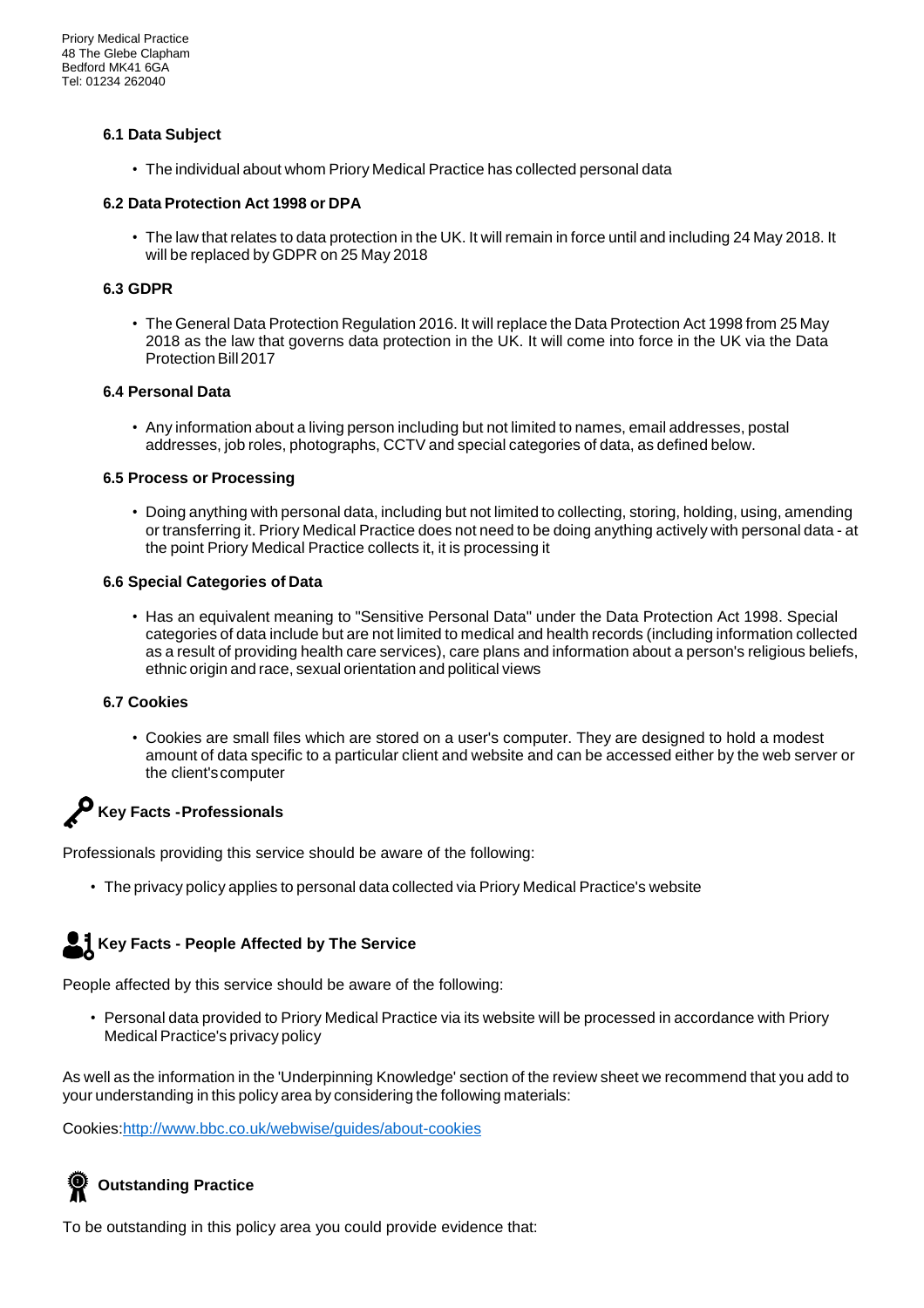We are Priory Medical Practice, a [company] incorporated in [England and Wales]. Our company number is [insert registered company number] and our registered address is 48 The Glebe Clapham Bedford MK41 6GA

("Priory Medical Practice" "**we**". We are committed to ensuring that your privacy is protected. We will continue to comply with the provisions of the Data Protection Act ("**DPA**") until 25 May 2018, after which we will comply with the General Data Protection Regulation ((EU) 2016/679) ("**GDPR**") unless and until the GDPR is no longer directly applicable in the UK, together with any national implementing laws, regulations and secondary legislation as amended or updated from time to time in the UK, and any successor legislation to the GDPR and the DPA (together "**Data Protection Legislation**"). We are the data controller of data you pass to us pursuant to this policy. Our Data Protection Officer can be contacted at [sharron.lines@nhs.net](mailto:sharron.lines@nhs.net)

This Privacy Policy [together with our website terms and conditions and cookie policy] sets out how we collect personal information from you and how the personal information you provide will be processed by us. By visiting the website at **[https://www.priorymedicalpractice.co.uk](https://www.priorymedicalpractice.co.uk/)** (the "**Website**") you are accepting and consenting to the practices described in this Privacy Policy. If you do not consent, please do not submit any personal data to us.

# **What information does Priory Medical Practice hold and how will we use it?**

**Information you give Priory Medical Practice**: You may give us information about you by completing enquiry forms on the website or by requesting via the website that we send you information. The information you give us may include your name, email address, address/location and phone number, medical information.

**Information Priory Medical Practice collects about you**: Priory Medical Practice may collect the following information from you when you visit the website:

- Technical information, including the Internet protocol (IP) address used to connect your computer to the Internet, your login information, browser type and version, time zone setting, browser plug-in types and versions,operating systemandplatform;and
- Information about your visit, including the full Uniform Resource Locators (URL), clickstream to, through and from the website (including date and time), products you viewed or searched for, page response times, website errors, length of visits to certain pages, page interaction information, methods used to browse away from the page and any phone number used to call our helpline

**Information we receive from other sources:** This includes information we receive about you when you use other websites operated by us or other services we provide. This information may include your name, email address, postal address and phone number.

# **Cookies**

The Website uses cookies to distinguish you from other users of the website. For detailed information on the cookies we use and the purposes for which we use them, please see our cookie policy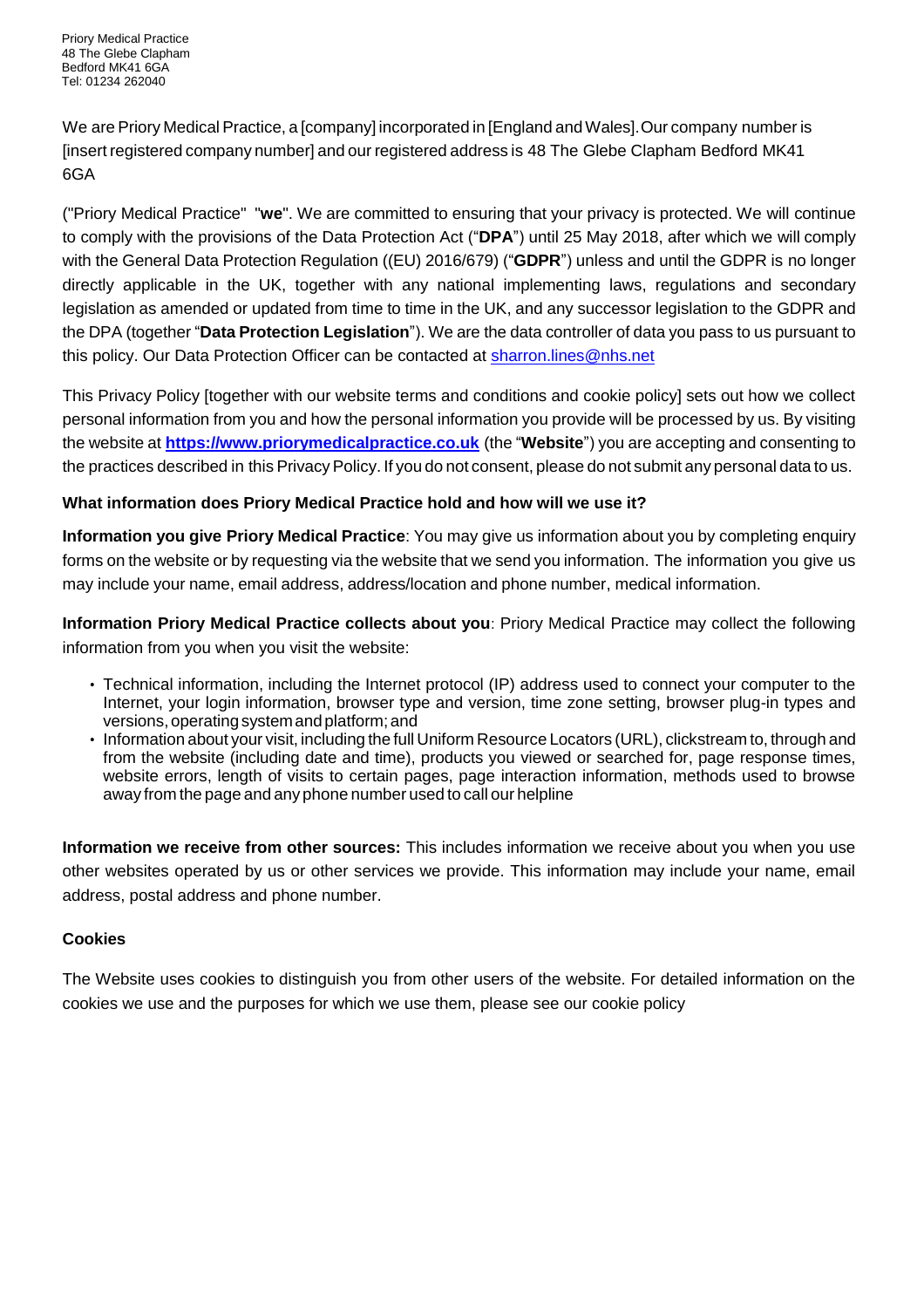# **Use Made of the Information**

Priory Medical Practice may use the information we receive and/or collect about you to:

- Fulfil our obligations under any contract we have entered into with you or with a Patient you represent, and to provide you or the relevant Patient with information or services you or the Patient has requested
- Send you newsletters and marketing information if you have consented to us doing so
- Notify you of products and services we feel may interest you, or permit third parties to do so if you have provided the appropriate consent
- Monitor website usage and provide statistics to third parties for the purposes of improving and developing the website and the services we provide via the website

Priory Medical Practice processes personal information for certain legitimate business purposes, which include some or all the following:

- Where the processing enables Priory Medical Practice to enhance, modify, personalise or otherwise improve the website, its services or communications
- Toidentifyandpreventfraud
- To enhance the security of Priory Medical Practice's network and information systems
- To better understand how people interact with Priory Medical Practice's websites
- To administerthe website and carry out data analysis, troubleshooting and testing; and
- To determine the effectiveness of promotional campaigns and advertising

If we obtain consent from you to do so, we may provide your personal details to third parties so that they can contact you directly in respect of services in which you may be interested.

Where we are processing personal data we have obtained via the website on the basis of having obtained consent from you, you have the right to withdraw your consent to the processing of your personal data at any time. If you would like to withdraw your consent or prefer not to receive any of the above-mentioned information (or if you only want to receive certain information from us) please let us know by contacting us via the following webpage [https://www.priorymedicalpractice.co.uk](https://www.priorymedicalpractice.co.uk/) Please bear in mind that if you object, this may affect our ability to carry out the tasks above for your benefit.

We will not share, sell or distribute any of the information you provide to us (other than as set out in thispolicy) without your prior consent, unless required to do so by law.

# **Third Party Sites**

Our website may contain links to third party websites, including websites via which you are able to purchase products and services. They are provided for your convenience only and we do not check, endorse, approve or agree with such third-party websites nor the products and/or services offered and sold on them. We have no responsibility for the content, product and/or services of the linked websites. Please ensure that you review all terms and conditions of website use and the Privacy Policy of any such third-party websites before use and before you submit any personal data to those websites.

### **How Safe is your Information?**

Where we have given you (or where you have chosen) a password which enables you to access certain parts of the website, you are responsible for keeping this password confidential. We ask you not to share a password with anyone.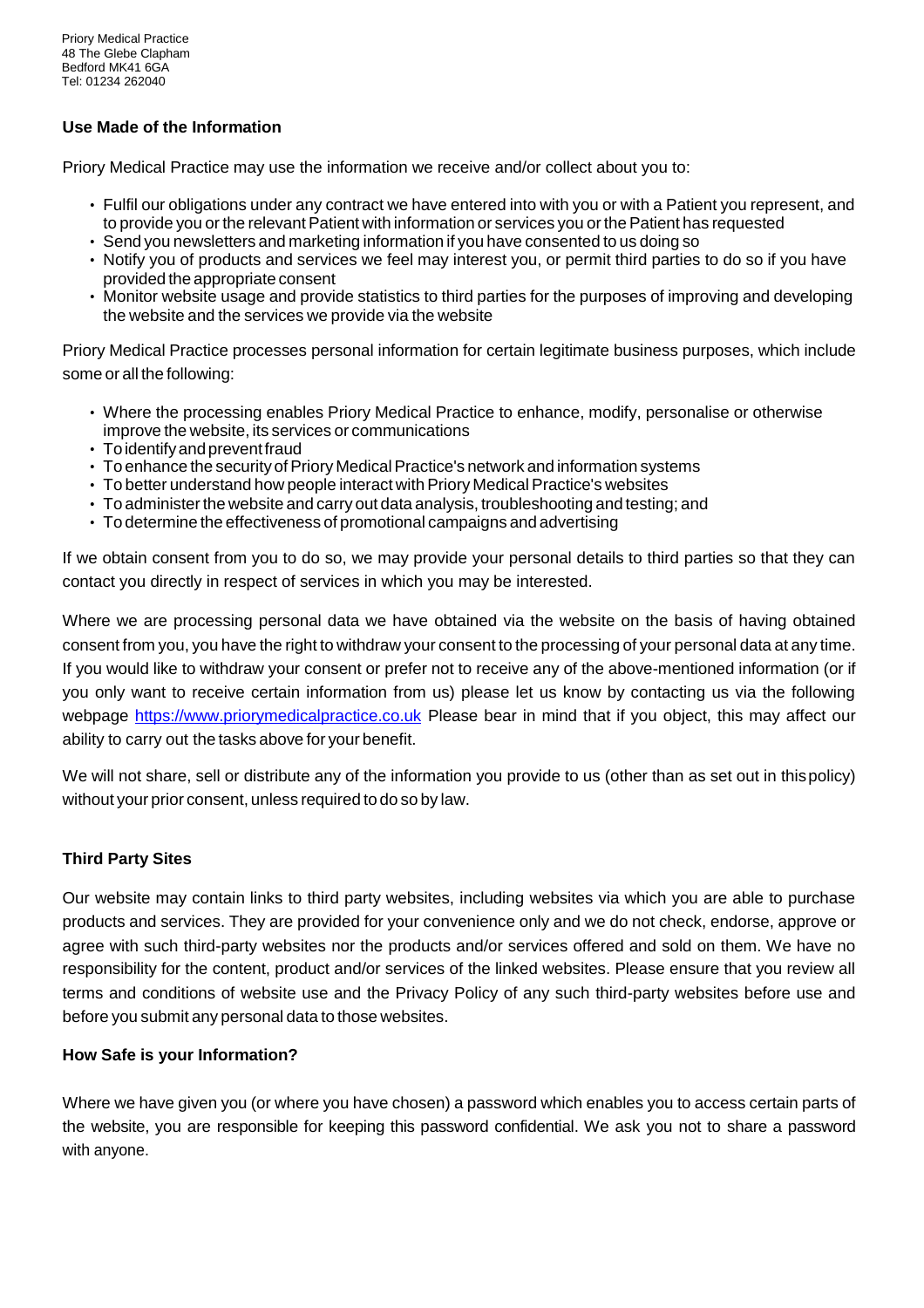Protecting your security and privacy is important to us and we make every effort to secure your information and maintain your confidentiality in accordance with the terms of the Data Protection Legislation. The website is protected by various levels of security technology, which are designed to protect your information from any unauthorised orunlawful access,processing,accidental loss,destruction anddamage.

We will do our best to protect your personal data but the transmission of information via the Internet is not completely secure. Any such transmission is therefore at your own risk.

# **Disclosure of your Information**

We may share your personal information with any member of our group, which means our subsidiaries, our ultimate holding company and its subsidiaries, as defined in section 1159 of the Companies Act 2006. We may share your information with selected third parties including:

- Business partners, suppliers and sub-contractors for the performance of any contract we enter with them or you
- Third parties who may wish to contact you in respect of services or products they offer or sell which may be of interest to you, provided we receive your consent to such disclosure; and/or advertisers and advertising networks that require the data to select and serve relevant adverts to you and analytics and search engine providers that assist us in the improvement and optimisation of the website

Please note we may need to disclose your personal information where we:

- Sell any or all our business or assets or we buy another business or assets in which case we may disclose your personal data to the prospective buyer or seller
- Are under a legal duty to comply with any legal obligation or to enforce or apply our terms and conditions; or
- Need to disclose it to protect our rights, property or the safety of our customers or others, including the exchange of information with other companies, organisations and/or governmental bodies for the purposes of fraud protection and credit risk reduction.

# **Your Rights in Respect of your Data**

If any of the information you provide to us via the website changes, please let us know as soon as possible so that we can make the necessary changes to the information we hold for you on our database. If you wish to make any changes to yourinformation, please contact us via the following webpage [https://www.priorymedicalpractice.co.uk](https://www.priorymedicalpractice.co.uk/)

If you wish to access or rectify the information we hold about you, or request that such information be transmitted directly to another data controller, please contact us via the following webpage [https://www.priorymedicalpractice.co.uk](https://www.priorymedicalpractice.co.uk/) We shall process your request to access your information within one month of receipt, or we'll let you know within that timeframe if we need more information from you. We will process your request free of charge.

To request that your information is deleted or if you wish to restrict or object to the processing of your information, please contact us via the following webpage [https://www.priorymedicalpractice.co.uk](https://www.priorymedicalpractice.co.uk/)

If you have any complaints about our use of your personal data, please contact us. You also have the right to complain to the relevant supervisory authority in your jurisdiction. In the UK, the supervisory authority is the Information Commissioner's Office. Contact details for the ICO can be found at https://ico.org.uk/.